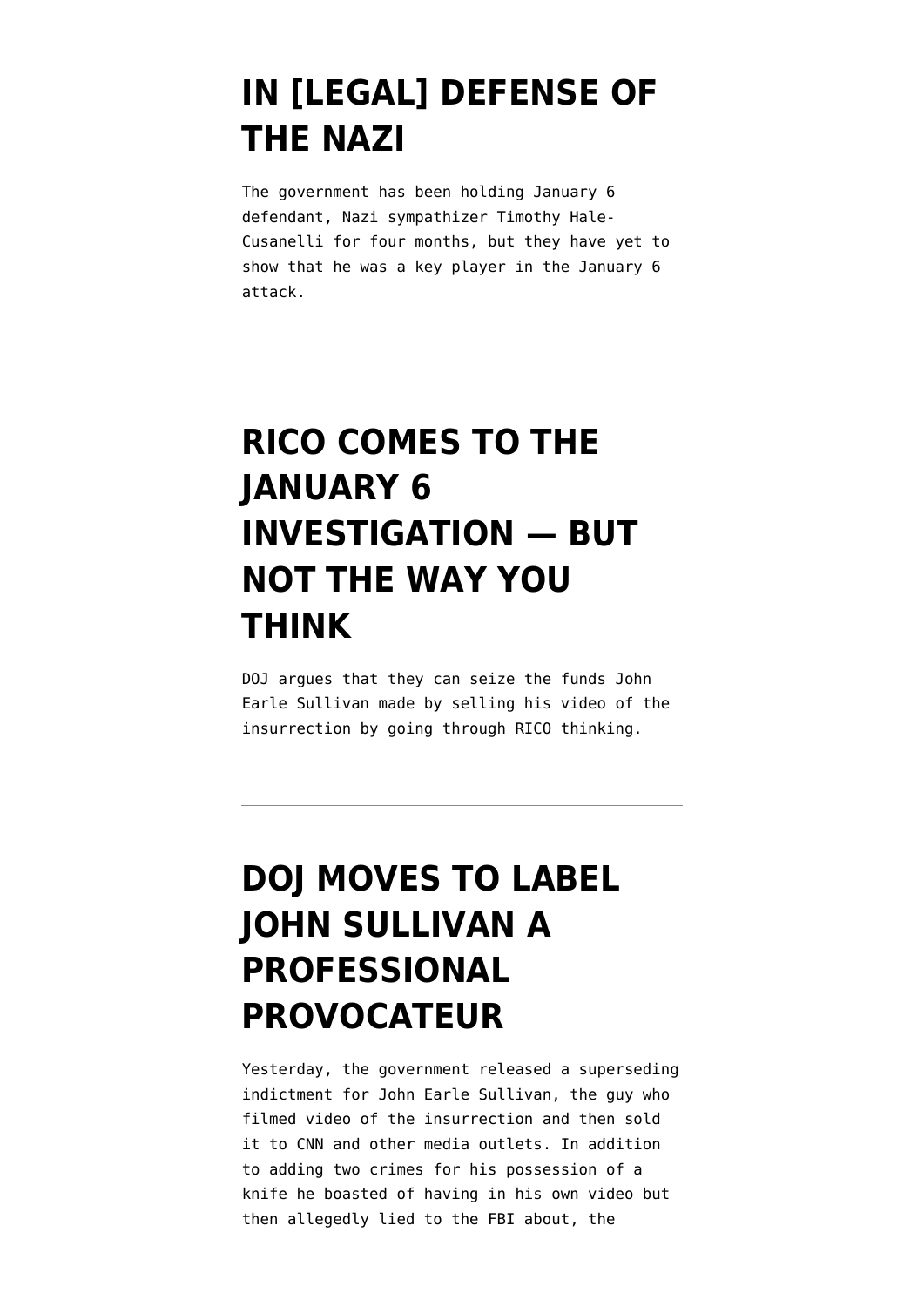government moved to seize almost \$90,000 in forfeiture. The move is an aggressive step that may be justifiable for Sullivan, but has implications for the five or so other propagandists arrested as part of the riot.

Sullivan was first [charged,](https://storage.courtlistener.com/recap/gov.uscourts.dcd.227101/gov.uscourts.dcd.227101.1.1.pdf) with civil disorder and trespassing, on January 13, after several FBI interviews. His arrest affidavit described how, repeatedly during the video he filmed of the riot, he made comments egging on the rioters. At the moment he caught Ashli Babbitt's shooting on film, he had pushed himself to the front of that mob by calling out that he had a knife.

When the government first [indicted](https://storage.courtlistener.com/recap/gov.uscourts.dcd.227101/gov.uscourts.dcd.227101.8.0.pdf) Sullivan on February 3, the added obstruction and abetting charges to the civil disorder and trespass charges. That happened at virtually the same time the government [moved](https://storage.courtlistener.com/recap/gov.uscourts.dcd.227101/gov.uscourts.dcd.227101.6.0.pdf) to revoke his bail, based off several violations of the limits imposed on his use of social media. Sullivan responded by arguing that all that media contact [was his job](https://storage.courtlistener.com/recap/gov.uscourts.dcd.227101/gov.uscourts.dcd.227101.13.0_1.pdf); his lawyer even provided evidence of the funds CNN have paid him to obtain his video of the insurrection. In response, Sullivan remained on bail with more [explicit limits](https://storage.courtlistener.com/recap/gov.uscourts.dcd.227101/gov.uscourts.dcd.227101.16.1.pdf) to his Internet access.

The one [public discovery notice](https://storage.courtlistener.com/recap/gov.uscourts.dcd.227101/gov.uscourts.dcd.227101.18.1.pdf) provided to Sullivan so far includes:

- Earlier publications showing his efforts as a provocateur, including "Let's start a riot" and "How to Take Down a Monument"
- His criminal arrest record that includes association with past outbreaks of violence at protests
- An interview he did on Infowars after the riot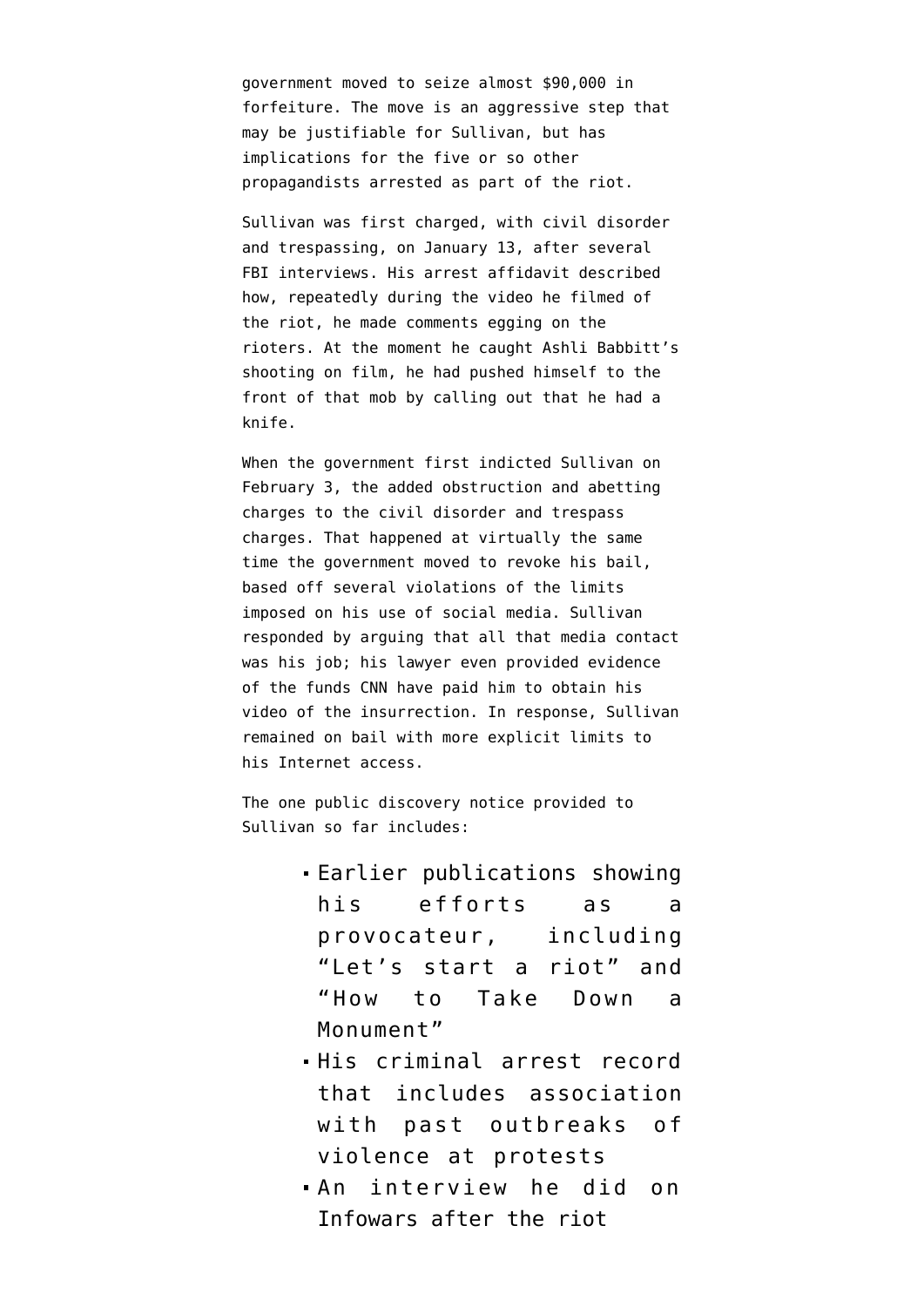Subpoenas to CenturyLink and Beehive Broadband, suggesting they were tracking traffic on Sullivan's website

Then things went quiet in his case until, on May 7, his lawyer filed a [motion](https://storage.courtlistener.com/recap/gov.uscourts.dcd.227101/gov.uscourts.dcd.227101.25.0.pdf) to get funds in a Utah bank released he said had been seized without warning. It argued that Sullivan is entitled to a hearing at which he can contest that he committed a crime and the funds being seized came from the crime.

> Accordingly, the federal courts have held that when the government restrains a criminal defendant's assets before trial on the assertion that they may be subject to forfeiture, due process requires that the defendant be afforded a post-deprivation, pretrial hearing to challenge the restraint. If certain minimal conditions are satisfied, "[t]he wholesale use of…forfeiture proceedings [should cause] grave concern when the Government has clearly focused its law enforcement energies and resources upon a person and attempts to restrain his property…." United States v. \$39,000 in Canadian Currency." 801 F.2d 1210, 1219 n.7 (10th Cir. 1986).

> The United States Supreme Court has made clear that pretrial seizure, pursuant to 21 U.S.C. Sec. 853 (f) requires two probable cause findings: (1) that the defendant committed an offense permitting forfeiture and (2) that the property at issue has the requisite connection to that crime." Kaley v. United States, 134 S. Ct 1090,1095 (2014).

At the outset, defendant notes that he needs the funds in the seized bank account in order to pay his rent and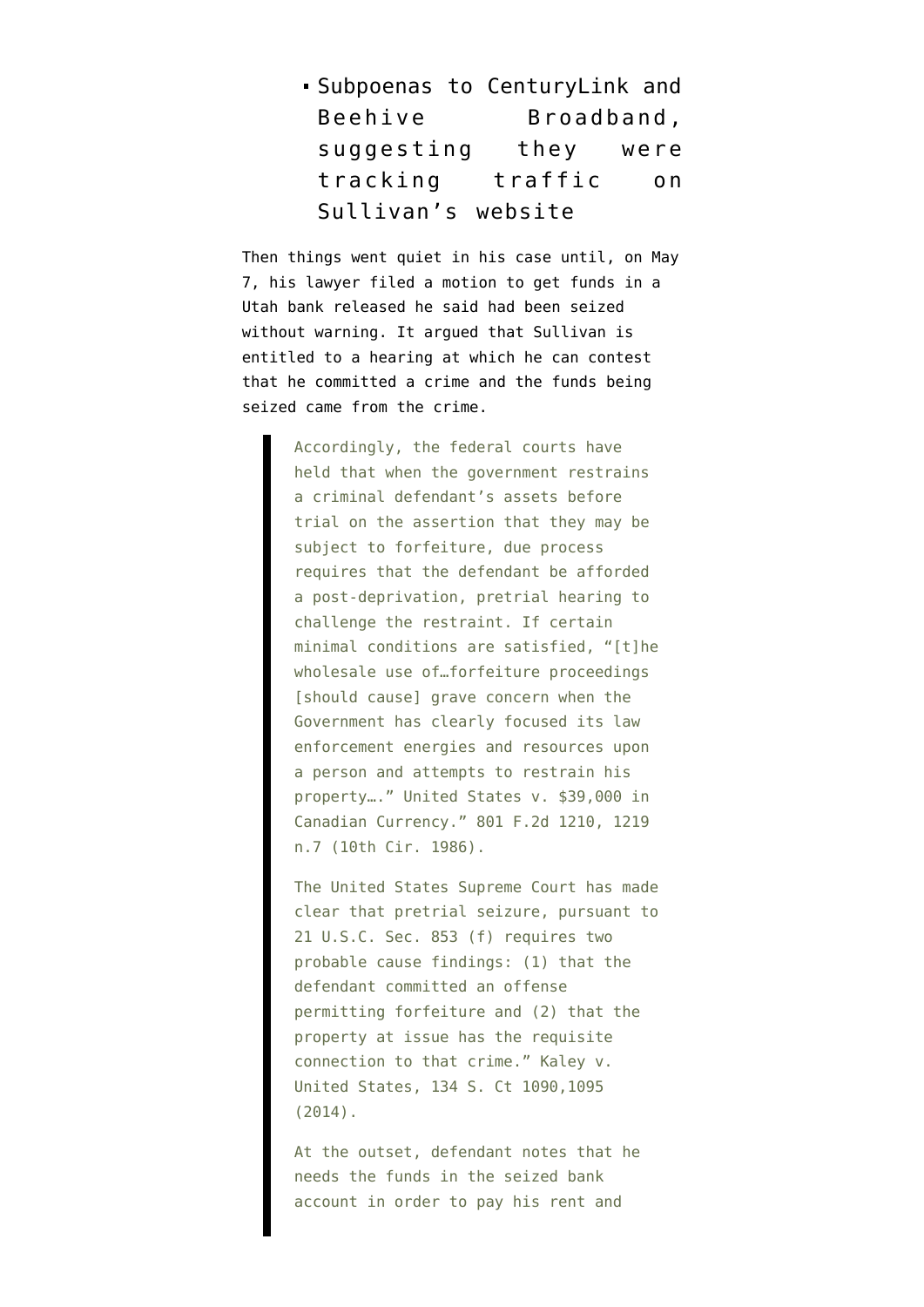household necessities. Additionally, the proceeds of the seized bank account are not the product of criminal activity alleged in the indictment.

Thus the new indictment, I guess.

The indictment ties the forfeiture not to Sullivan's civil disorder charge, which would seem to make sense given Sullivan's past history of profiting off inciting violence at peaceful protests, but instead to Sullivan's obstruction charge. That seems to argue that Sullivan's filming of the insurrection, in which he cajoled police to step down (including from the confrontation before Babbitt was shot) and cheered on the seizure of the Capitol, was part of the successful obstruction of the vote count.

Given Sullivan's past incitement (which, ironically, [was well-documented](https://www.upworthy.com/john-sullivan-capitol-riot-not-blm) by leftist activists months before Trump supporters and Sullivan's own brother tried to base an Antifa false flag claim on Sullivan's presence), this may be a reasonable argument for Sullivan.

But there are at least five other right wing propagandists who were present at the insurrection for whom that might be a really troubling precedent (an InfoWars video editor Sam Montoya also witnessed and magnified Babbitt's death).

Again, this may all be merited. And perhaps DOJ is tying Sullivan's new charges for his knife to the seizure. But it seems an important development to track.

Update: Sullivan's motion for a hearing on the seizures alluded to more discovery. [This letter](https://www.documentcloud.org/documents/20784547-210520-sullivan-discovery) may describe that discovery. It describes a slew of subpoenas, including Square, JP Morgan, Venmo, Discover, Amazon, and others. In other words, the letter reflects a concerted effort to figure out how Sullivan's finances work.

But the more interesting detail is item 21, reflecting the HIGHLY SENSITIVE estimate from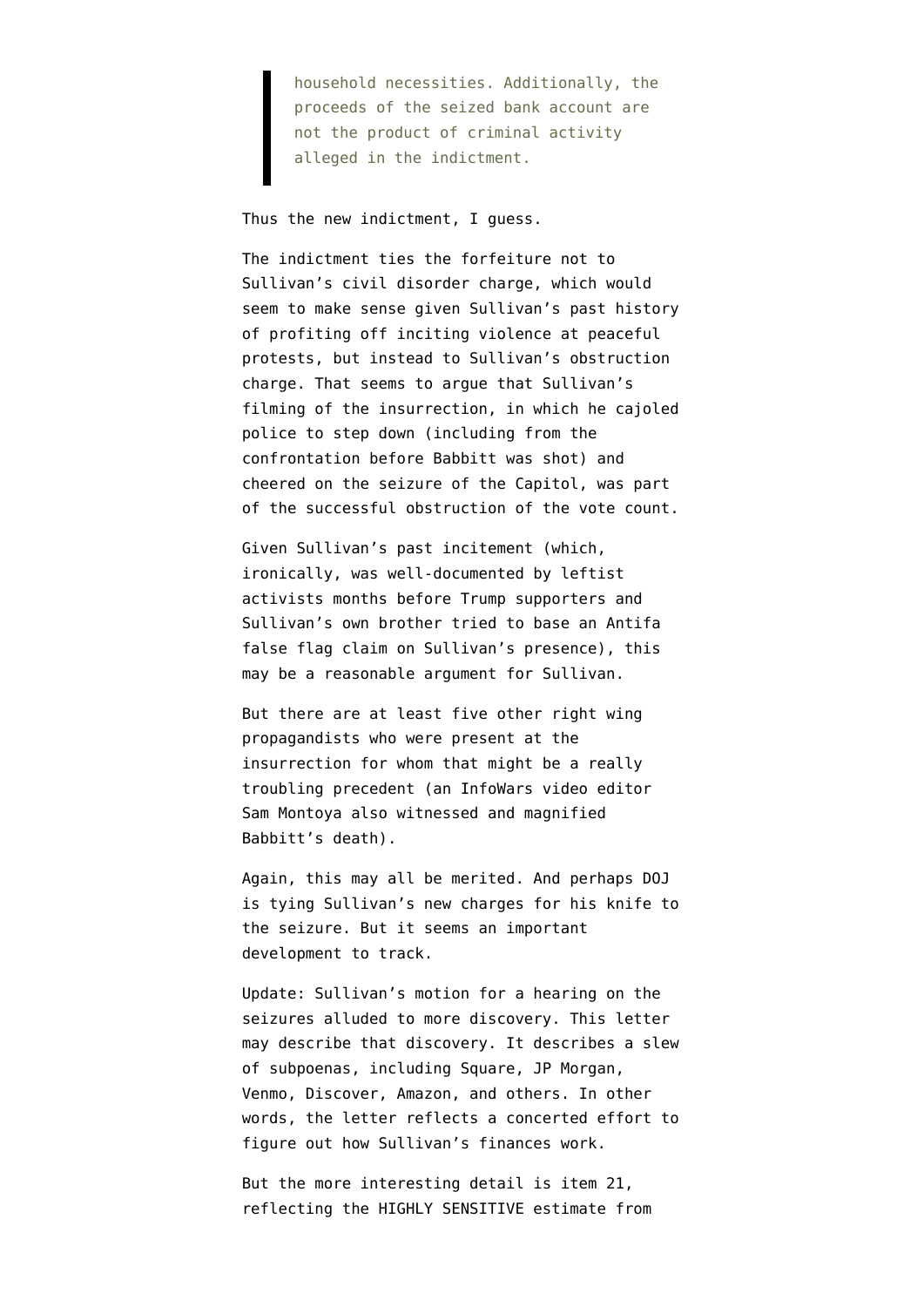the Architect of the Capitol estimating the cost of replacing a window. Sullivan's own video strongly implies he broke that window. But he hasn't been charged with it yet. That's important, because he could be — and if he is, it could trigger terrorism enhancements.

It was harsh of the government to seize Sullivan's funds. But what might come next will be far more harsh.

Update: Justin Rohrlich found and shared [the](https://www.documentcloud.org/documents/20785716-210520-sullivan-seizure) [seizure warrants.](https://www.documentcloud.org/documents/20785716-210520-sullivan-seizure) The logic behind this seizure is as follows:

¶31: The affidavit lays out evidence of Sullivan admitting he's not a journalist, including hims saying on January 5 that he made that claim up "on the fly."

¶32: A description of how after the riot, Sullivan changed his webpage description to incorporate a claim to be a journalist.

¶34: Citations to the hearing on his release violations in which he presented the contracts he got for the video.

¶35: A brag, right after he left the Capitol, saying, "Everybody's gonna want this. Nobody has it. I'm selling it, I could make millions of dollars. … I brought my megaphone to instigate shit."

¶36: A summary of the deposits paid for use of the video.

### **[Y'ALL QAEDA](https://www.emptywheel.net/2021/05/17/yall-qaeda-northwest-ethan-nordean-provides-yet-more-proof-of-the-proud-boys-sophistication-and-resilience/) [NORTHWEST: ETHAN](https://www.emptywheel.net/2021/05/17/yall-qaeda-northwest-ethan-nordean-provides-yet-more-proof-of-the-proud-boys-sophistication-and-resilience/) [NORDEAN PROVIDES YET](https://www.emptywheel.net/2021/05/17/yall-qaeda-northwest-ethan-nordean-provides-yet-more-proof-of-the-proud-boys-sophistication-and-resilience/)**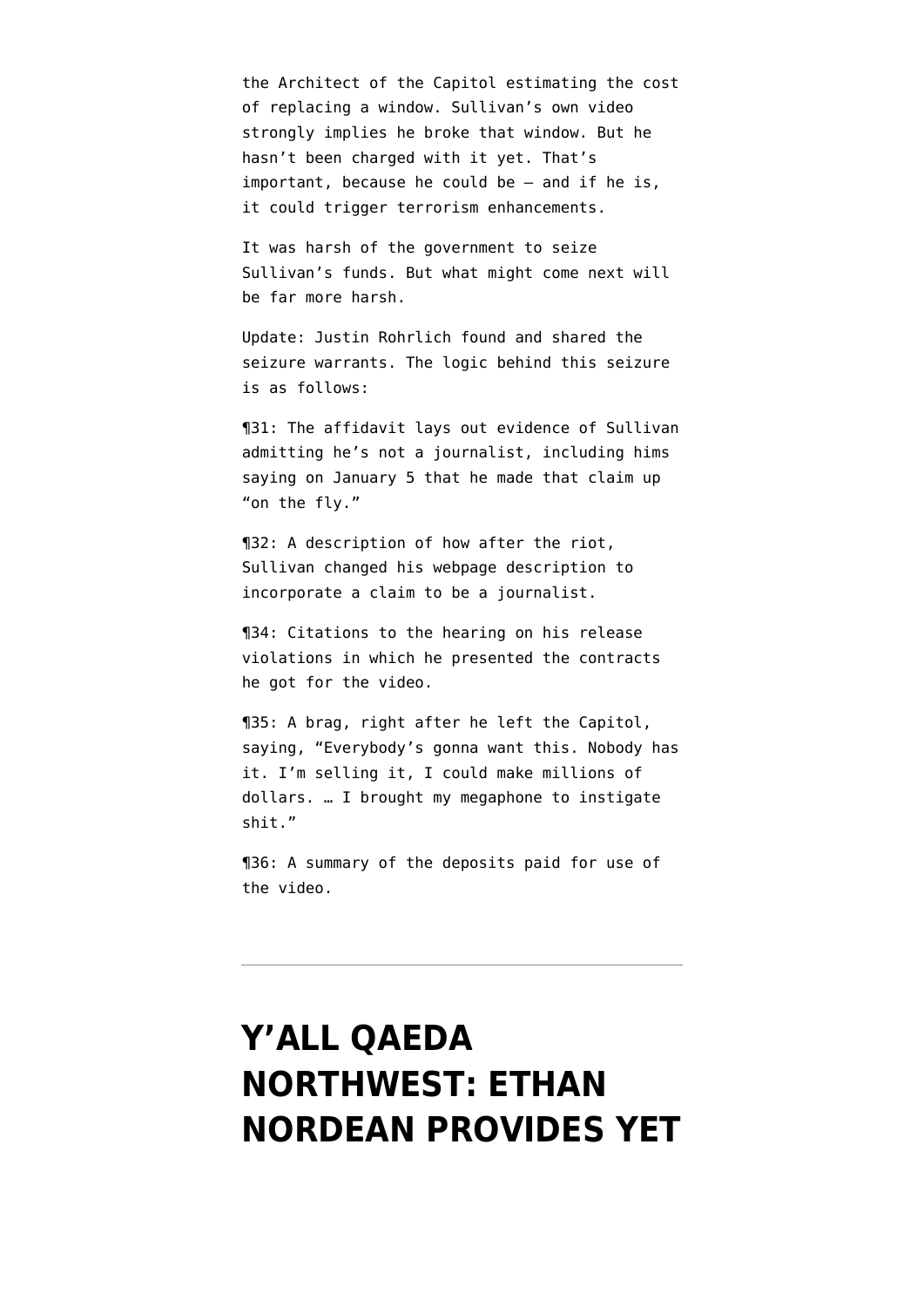### **[MORE PROOF OF THE](https://www.emptywheel.net/2021/05/17/yall-qaeda-northwest-ethan-nordean-provides-yet-more-proof-of-the-proud-boys-sophistication-and-resilience/) [PROUD BOYS'](https://www.emptywheel.net/2021/05/17/yall-qaeda-northwest-ethan-nordean-provides-yet-more-proof-of-the-proud-boys-sophistication-and-resilience/) [SOPHISTICATION AND](https://www.emptywheel.net/2021/05/17/yall-qaeda-northwest-ethan-nordean-provides-yet-more-proof-of-the-proud-boys-sophistication-and-resilience/) [RESILIENCE](https://www.emptywheel.net/2021/05/17/yall-qaeda-northwest-ethan-nordean-provides-yet-more-proof-of-the-proud-boys-sophistication-and-resilience/)**

The government and Ethan Nordean are having a dispute that is, at least procedurally, about whether by giving Nordean the Telegram text messages he demanded in prioritized fashion, the government committed a Brady violation. Nordean started this dispute [on April 29 with a filing](https://storage.courtlistener.com/recap/gov.uscourts.dcd.228300/gov.uscourts.dcd.228300.79.0_1.pdf) [admitting](https://storage.courtlistener.com/recap/gov.uscourts.dcd.228300/gov.uscourts.dcd.228300.79.0_1.pdf) that the texts he received before his detention hearing were the ones he asked for specifically but still complaining that he didn't get all his texts at once.

> Today, the government produced for the first time additional Telegram messages extracted from Nordean's phone. The government provided no explanation as to why they were produced after the hearing on its third detention motion and not beforehand.1 Like the Telegram chats it used to support detention, today's production was drawn from the same device (Nordean's phone), the same app (Telegram), and only postdate by some days the chats the government used to detain Nordean. In reviewing the following chats, the Court may recall that because the Telegram messages are encrypted and, according to the government, "designed to evade law enforcement," the government would have the Court believe the app users are speaking candidly in Telegram.

On March 25, Nordean requested that the government produce, at least by March 30, Telegram chats on Nordean's phone sent and received between 1/4/21 and 1/8/21. Nordean did not say that no other chats should be produced, nor did he waive any right to Brady material of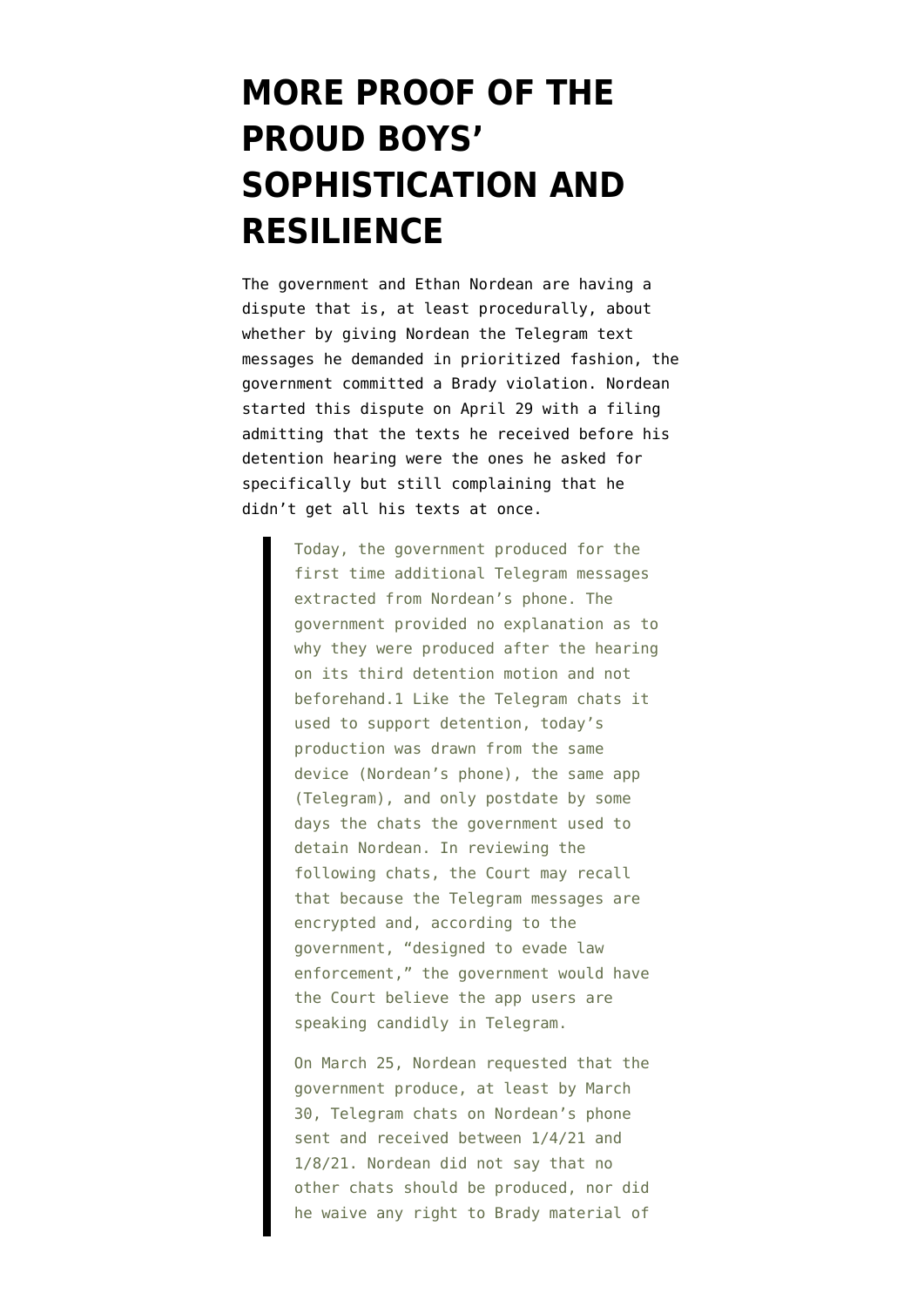which the government was aware. On March 9, Nordean served a discovery letter on the government seeking all of the defendant's statements and requesting that Brady material be produced according to the schedule in Rule 5.1.

The [government response](https://storage.courtlistener.com/recap/gov.uscourts.dcd.228300/gov.uscourts.dcd.228300.84.0.pdf) doesn't point out that they gave Nordean precisely what Nordean asked for. It does describe how they provided Nordean's Telegram chats in three waves, with the entire content of his phone provided by April 30.

> On April 29, 2021, the government produced to defendant Nordean eleven (11) strings of text messages, totaling over 5,000 pages, that contained the terms "Ministry of Self-Defense" or "MOSD," and that were recovered from defendant Nordean's phone.

Thereafter, on April 30, 2021, a full copy of an extraction from defendant Nordean's phone was produced to Nordean's counsel. That production included approximately 1,172 Telegram message strings (totaling over 1.3 million messages). The extracted text of the Telegram messages in Nordean's phone runs over 204,000 pages when printed in .pdf format, which does not include any of the images, audio, or video files that are associated with the message strings. In addition to the Telegram messages, the phone contains hundreds of other communications using other platforms, including other encrypted platforms such as Signal and WhatsApp. The government's review of these message strings, hundreds of which contained communications between December 2020 and January 2021, is ongoing, and all of this information is in defendant Nordean's possession.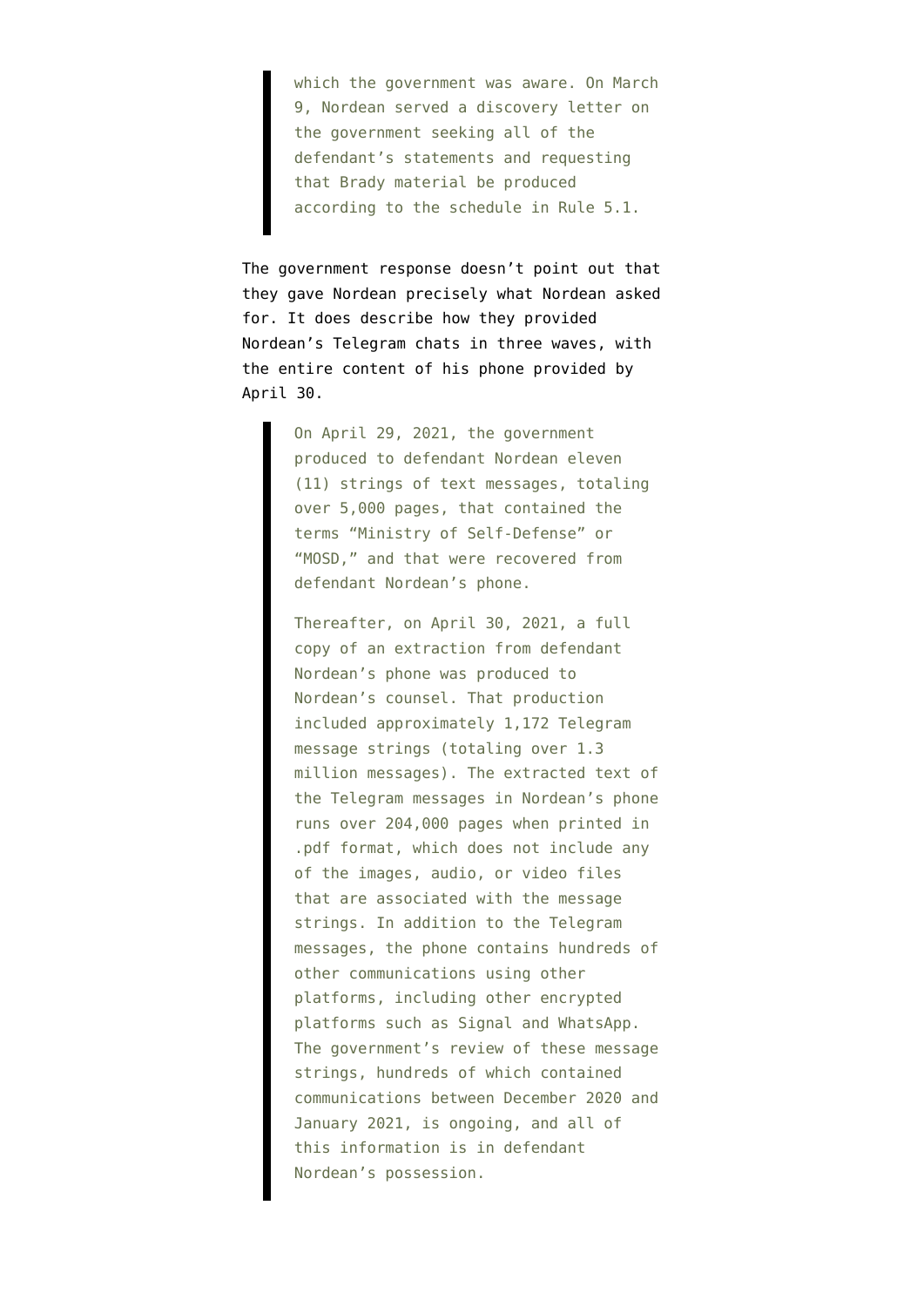[Nordean's reply](https://storage.courtlistener.com/recap/gov.uscourts.dcd.228300/gov.uscourts.dcd.228300.85.0.pdf) doubles down on the accusations of misconduct, now claiming the government intentionally withheld substantiation of Nordean's claim to have disavowed rallies.

> Nordean had presented an audio recording of himself in a conversation with members of his group in which he rejected political rallying. The recording shows him annoyed with how often he had to "repeat himself" on the point. The clip was recorded in February, shortly before his arrest. It is not "self-serving," as he was communicating with his in-group and through the medium that the government alleges was used "to evade detection."1 The Court found that the clip "does suggest that, at some point, [Nordean] agreed that the Proud Boys should stop rallying." Hr'g Trans., 4/19/21, p. 55:21. However, the Court also found that "without any further context there's no indication that that was some kind of permanent decision." Id., p. 55:22.

> At the time of the hearing, there was "further context." The government knew it and did not inform the defense or the Court. Shortly after that hearing, on April 29, the government produced late January chats in which Nordean repeatedly discussed "bans on rallies"; in which Nordean said, "fuck politics, build communities and local economy" (Cf. the Court: "politics has not [passed]"); where Nordean endorses the doubly capital notion "THE PROUD BOYS ARE NOT MARCHING ON CAPITAL BUILDINGS"; and in which Nordean reacts dismissively, in real time, to the conspiracy charge supposedly predicating his detention. On its own, the government's late production of these chats is unequivocally a violation of the Due Process Protections Act and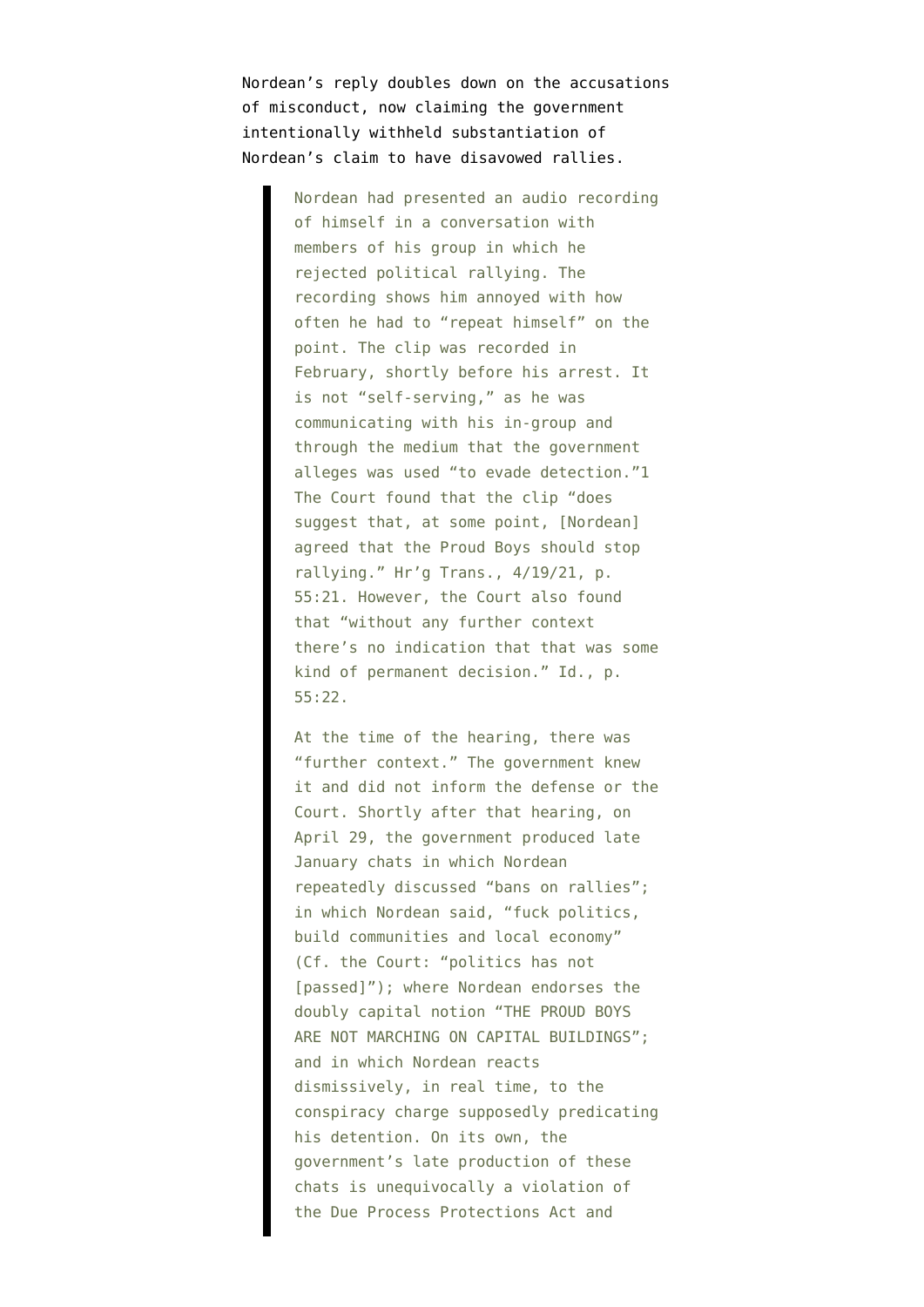Local Criminal Rule 5.1. It is also a violation of Rule 3.8(e) of the D.C. Rules of Professional Conduct for prosecutors.2

2 "The prosecutor in a criminal case shall not . . . Intentionally fail to disclose to the defense, upon request and at a time when use by the defense is reasonably feasible, any evidence or information that the prosecutor knows or reasonably should know tends to negate the guilt of the accused or mitigate the offense." Rule 3.8(e) of the D.C. Rules of Professional Conduct.

In his reply Nordean asks a fair question — why the government didn't just keep screen-capping texts that were a "two-second scroll" down Nordean's phone from the chats the government had turned over in response to Nordean's specific request. It seems the government has a reasonable answer: because it was responding to a specific request, though they have yet to say that specifically.

Nevertheless, neither side is treating this as a dispute over misconduct. The government notes that his original motion asks for no relief.

> Defendant Nordean's notice alleging a violation of those provisions (ECF 79) seeks no relief, and no relief or further action by the Court is necessary or appropriate.

Nordean's reply asks for no relief either. It instead says that he is "developing evidence," but once again asks for no relief.

> The government concludes its response by saying Nordean's "notice seeks no relief because defendant is entitled to no relief." ECF No. 84, p. 12. The government is mistaken. The notice sought no relief because Nordean is developing further evidence of the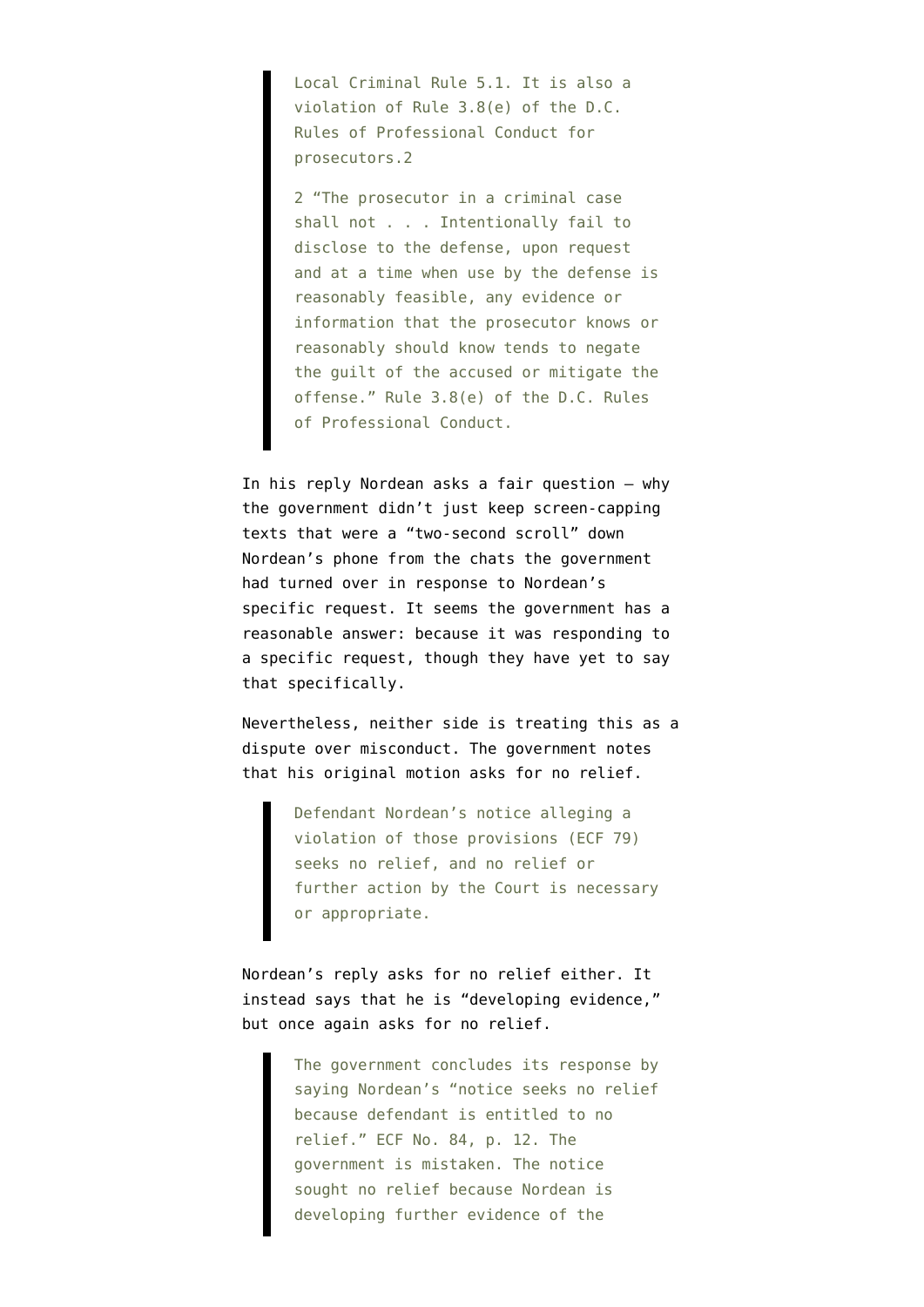government's misconduct in filing a series of misleading claims in this matter and in withholding evidence so that it cannot be timely used.

And Nordean goes from that comment — stating that it is incorrect that he asks for no relief by once again asking for no relief — to instead make an argument about bail. (This series of exchanges is actually about preparing a record for Nordean's detention challenge at the DC Circuit.)

Nordean points to this [declaration](https://storage.courtlistener.com/recap/gov.uscourts.dcd.228300/gov.uscourts.dcd.228300.85.1.pdf) from Daniel Aurellano stating that Ethan Nordean is no longer the President of Proud Boys Seattle Chapter, because he, Aurellano, was elected to replace him.

> Nordean is also developing evidence showing that the premises for revoking his release order are factually mistaken. For example, although Nordean's leadership role in the Proud Boys was cited to detain him, he is no longer a leader, in any sense of the word, in that organization, nor does he have any decision-making authority, as sworn statements indicate and will further indicate.

Aurellano says he was elected to replace Nordean "in February 2021," but doesn't say when that happened. Nor does Aurellano say when, in February 2021, the Proud Boys Northwest chose to dissociate from the national Proud Boys. He does, however, say Nordean stopped participating in Proud Boys Internet communications after his arrest in February 2021. Which suggests Aurellano got elected to replace Nordean at a meeting that Nordean called for while still the head of the chapter, on January 20, and at which Nordean planned to discuss "bugout bags" and "bulk armor deals" because they were "on the brink of absolute war."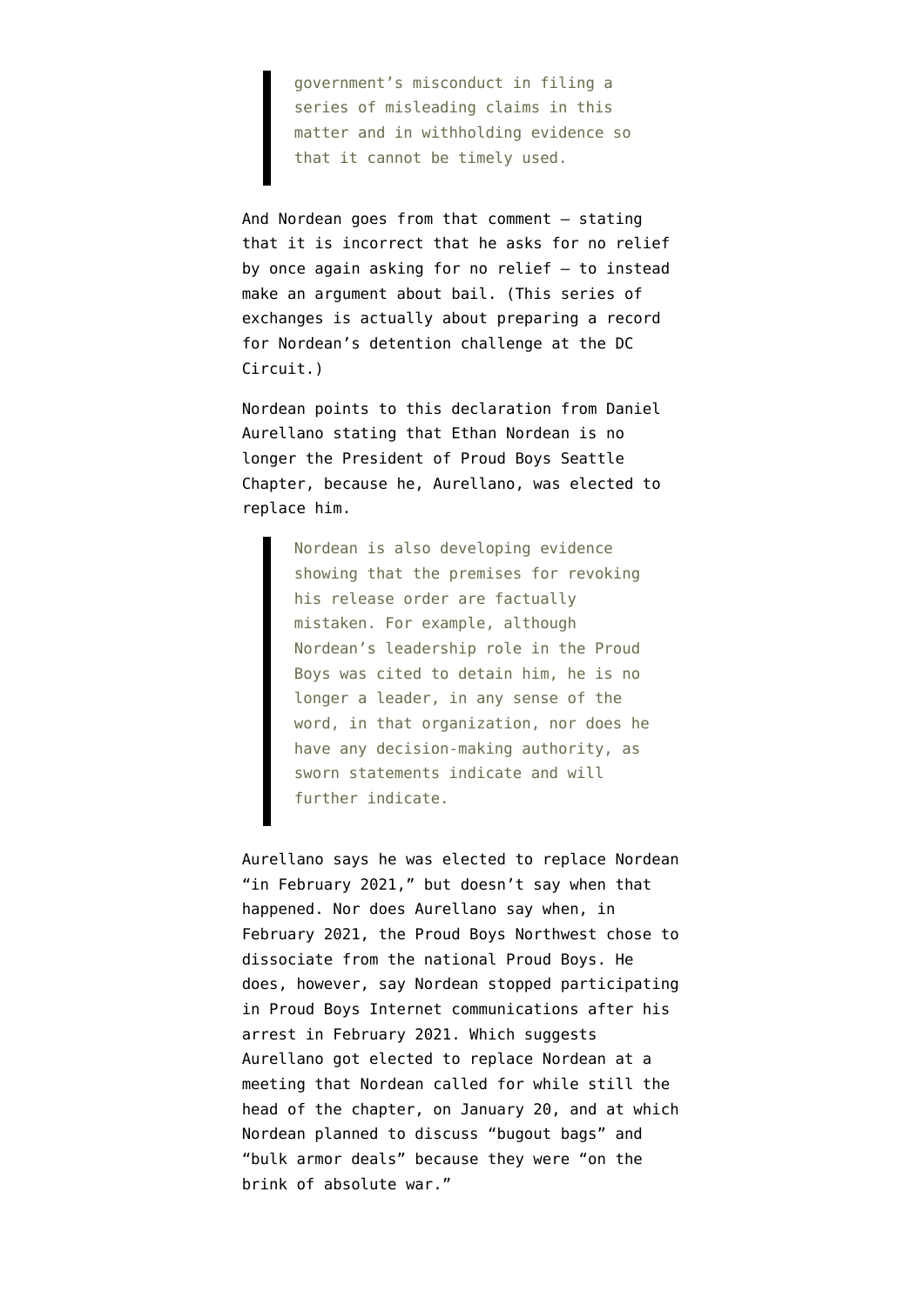

Nordean makes much of the fact that subsequent to this January 20 statement, and so also subsequent to Joe Biggs' arrest on January 20, he made a series of comments forswearing rallies.

But that means one of the last things Nordean did while still in charge was call for and prepare for war — not to mention to call for bugout bags for which the old passport of one's ex-wife, such as the one the government alleges (though the allegation is contested) was out on Nordean's bedroom dresser when the FBI came to search his house — would be acutely valuable. And then everyone started getting arrested and the Proud Boys took steps to cover their tracks.

Amid this whole bail dispute pretending to be a misconduct dispute, however, Nordean has helped to lay out both that this is a remarkably organized militia, and it is adopting a tactic other terrorist groups have in the past: to splinter and rebrand as a way to attempt to evade prosecution, as if the Proud Boys Northwest had adopted the name Y'All Qaeda Northwest like African branches of the Islamic State did.

Thus far, filings in the Proud Boys Leadership conspiracy case have shown that:

> The Proud Boys started preparing a compartmented cell structure in anticipation of the January 6 insurrection on December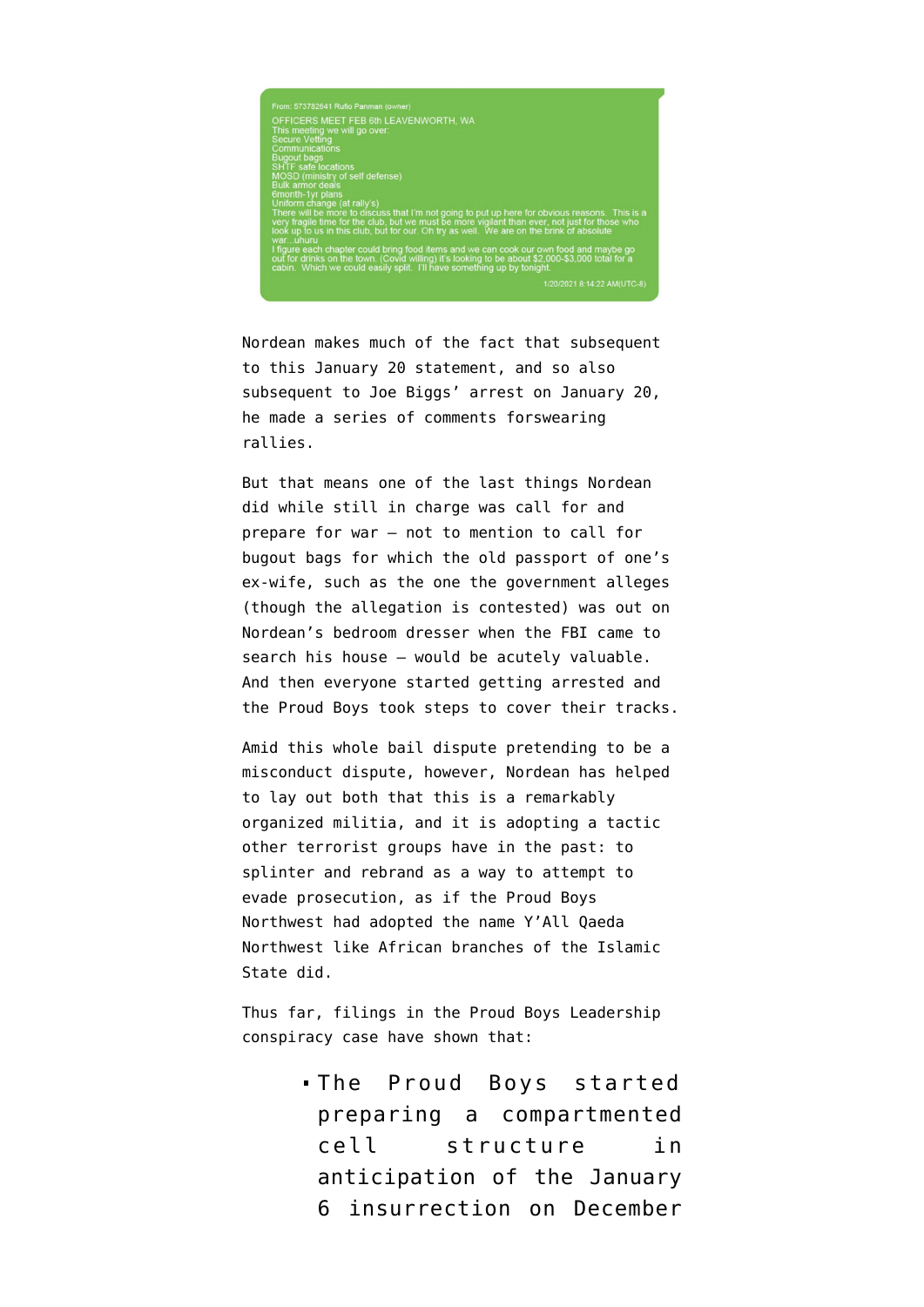29

- Enrique Tarrio anticipated he would be arrested when he came to DC on January 4 and so provided for a succession plan
- Charles Donohoe [allegedly](https://www.justice.gov/usao-dc/case-multi-defendant/file/1377586/download) [attempted](https://www.justice.gov/usao-dc/case-multi-defendant/file/1377586/download) to destroy evidence of past planning in the wake of Tarrio's arrest, specifically in an attempt to avoid gang charges (whether he succeeded or not remains contested)
- In the aftermath of January 6, the Proud Boys (and Nordean specifically) took steps to prepare for war
- In Seattle, the Proud Boys responded to Nordean's arrest by ensuring the continuity of the organization

Again, none of this is exculpatory for Nordean. It shows the Proud Boys operating like sophisticated terrorist groups have operated in the past, in an attempt to retain viability while under government scrutiny.

And along the way, Nordean and the government have been drawing an utterly convincing argument — with two attempts to access passports and an explicit call for bugout bags — that he would flee the country the first chance he got.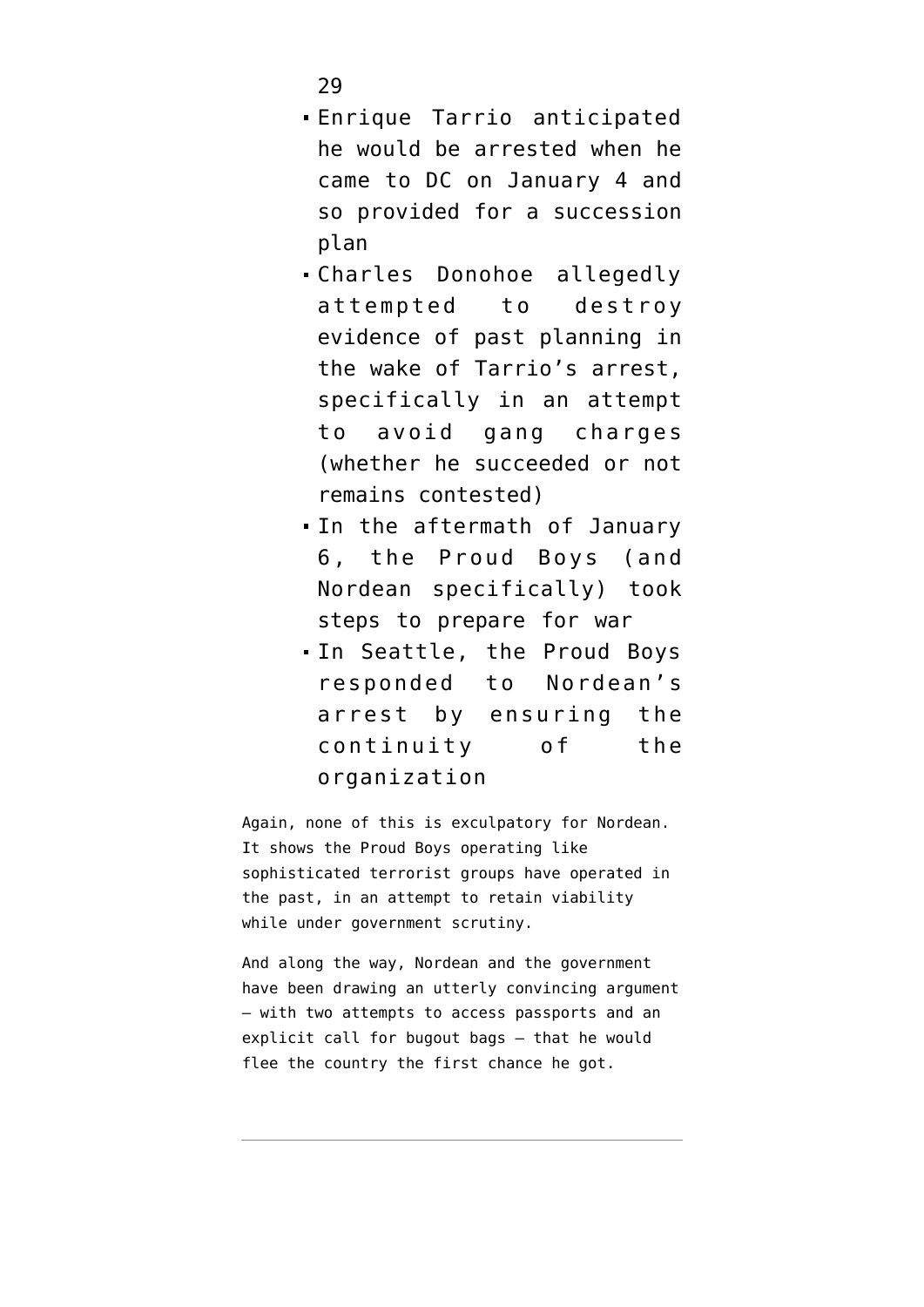#### **[JANUARY 6: A CHANGE](https://www.emptywheel.net/2021/05/14/january-6-a-change-of-pace/) [OF PACE](https://www.emptywheel.net/2021/05/14/january-6-a-change-of-pace/)**

The pace of arrests in the January 6 investigation has slowed of late. But there's a lot more going on in the background.

# **[RADICALIZED BY TRUMP:](https://www.emptywheel.net/2021/05/07/radicalized-by-trump-a-tale-of-two-assault-defendants/) [A TALE OF TWO](https://www.emptywheel.net/2021/05/07/radicalized-by-trump-a-tale-of-two-assault-defendants/) [ASSAULT DEFENDANTS](https://www.emptywheel.net/2021/05/07/radicalized-by-trump-a-tale-of-two-assault-defendants/)**

It's not clear whose mental illnesses Trump exacerbated worse, Landon Copeland or Anthony Antonio.

# **[JANUARY 6: FOCUS ON](https://www.emptywheel.net/2021/05/06/january-6-focus-on-merkleys-office/) [JEFF MERKLEY'S OFFICE](https://www.emptywheel.net/2021/05/06/january-6-focus-on-merkleys-office/) [AND MISSING LAPTOP](https://www.emptywheel.net/2021/05/06/january-6-focus-on-merkleys-office/)**

Amid an increased focus on those who trashed Jeff Merkley's office on January 6, the government has moved to revoke the bail of one of the guys who was there.

# **[DOJ GOT ALL THE PROUD](https://www.emptywheel.net/2021/05/04/doj-got-all-the-proud-boy-telegram-texts-from-ethan-nordeans-phone/)**